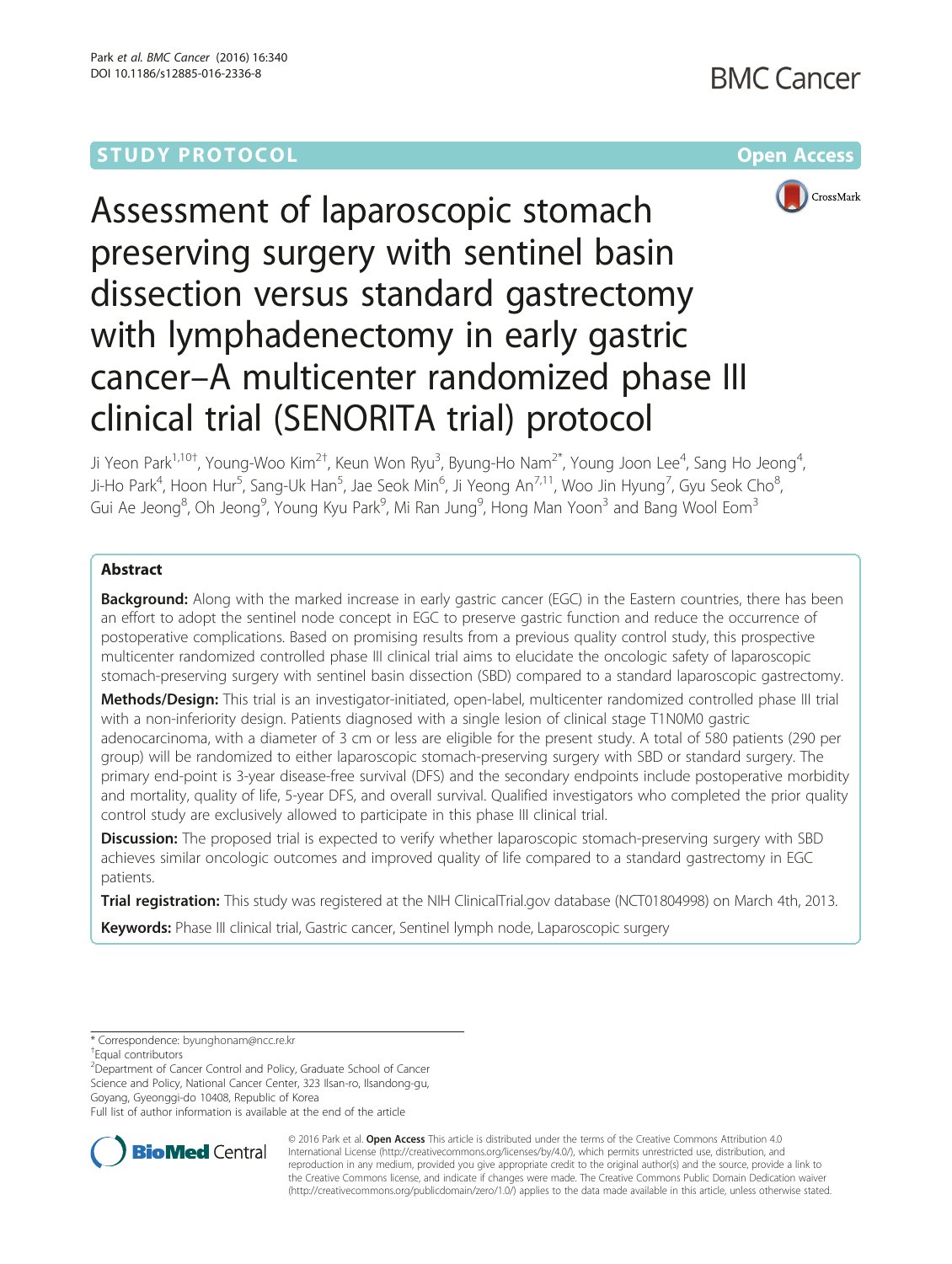## Background

Gastrectomy with extended lymph node dissection has long been considered a standard treatment for gastric cancer to ensure satisfactory long-term survival [\[1](#page-6-0)]. As nodal metastasis has a great influence on disease prognosis following curative treatment for gastric cancer, the complete eradication of potential metastatic nodes is essential to reduce loco-regional recurrence and achieve optimal oncologic outcomes.

However, some investigators question whether the standard treatment can be excessive in certain populations with early-stage disease where prophylactic lymph node dissection might play a minor role in terms of curing the disease. The prevalence of lymph node metastasis in early gastric cancer (EGC) is reported to be in the range of 7.7 to 19.4 % [\[2](#page-6-0)–[4](#page-6-0)], which means that the remainder of patients are free of nodal metastasis and may unnecessarily undergo an extensive lymphadenectomy at the expense of their quality of life (QOL).

The sentinel node (SN) is defined as the first lymph node to receive lymphatic drainage from the primary tumor, and lymph node metastasis is assumed to initially occur at this site. Many investigators have demonstrated that metastasis via the lymphatic channel occurs in a stepwise manner in malignant melanoma and breast cancer, and SNs can represent the overall metastatic status of the lymph nodes [\[5](#page-6-0), [6\]](#page-6-0). The accuracy of a sentinel lymph node biopsy is reported to extend over 95 % in breast cancer and melanoma [[7](#page-6-0)–[9\]](#page-6-0), and this result provides supporting evidence to obviate unnecessary lymphadenectomy in those with negative SNs, which consequently leads to less frequent postoperative morbidity and improved QOL in patients with breast cancer or malignant melanoma [[10](#page-6-0)–[12\]](#page-7-0).

There has been consistent effort over the last decade to apply the SN concept in gastric cancer. As the standard gastrectomy with lymphadenectomy can induce unwanted surgical complications, as well as, long-term nutritional and functional deficits, SN navigation surgery is expected to provide a better QOL in gastric cancer patients by reducing the extent of the surgery with respect to lymph node dissection and gastric resection. However, the clinical application of SN biopsy in gastric cancer has been challenging due to the complicated nature of multidirectional lymphatic drainage in the stomach, and the possibility of skip metastasis [[13](#page-7-0)–[15](#page-7-0)].

Nonetheless, the details of the procedure have gradually evolved, to improve the outcomes of SN detection and evaluation in gastric cancer patients, through trial and error [[16\]](#page-7-0). A recently published multicenter study from Japan demonstrated promising results in terms of the feasibility of SN navigation surgery in gastric cancer patients [[17](#page-7-0)]. However, it is yet to be adopted as routine clinical practice owing to insufficient evidence of oncologic safety compared to conventional surgery.

Therefore, we herein propose a randomized controlled clinical trial (SEntinel Node ORIented Tailored Approach [SENORITA] trial) to elucidate whether stomachpreserving surgery with sentinel basin dissection (SBD) achieves a similar disease-free survival (DFS) rate as the standard gastrectomy, as well as, the impact on postoperative morbidity, mortality, and QOL in patients with EGC.

# Methods/Design

## Study design

The SENORITA trial is an investigator-initiated, openlabeled, parallel-assigned, multicenter randomized controlled phase III trial. It is schematically described in Fig. [1](#page-2-0). This study will involve 7 medical institutions (National Cancer Center, Gyeongsang National University Hospital, Ajou University Hospital, Dongnam Institute of Radiological and Medical Science, Yonsei University Severance Hospital, Soonchunhyang University Bucheon Hospital, and Chonnam National University Hwasun Hospital), which have been qualified to participate in this phase III trial following completion of the prior quality control study (NCT01544413) [\[18, 19\]](#page-7-0).

The institutional review board (IRB) of the National Cancer Center, Korea has approved this study (IRB No. NCCCTS-13-661). The study has also been approved by the local ethical committee of each participating center (Gyeongsang National University Hospital [2013-06-002], Ajou University Hospital [AJIRB-MED-OBS-13-338], Dongnam Institute of Radiological and Medical Science [D-1304-002-001], Yonsei University Hospital [4-2013- 0491], Soonchunhyang University Bucheon Hospital [SCHBC 2013-01-099], and Chonnam National University Hwasun Hospital [CNUHH-2014-051]). Written informed consent will be obtained from all patients prior to patient recruitment. The trial has been registered in the database of clinical trials (NCT01804998). An independent data monitoring committee (IDMC), which is separately organized by independent experts who are not participating in this study, will monitor the clinical trial; the IDMC consists of a surgeon, a gastroenterologist, and a statistician.

## Study population & eligibility criteria

The patient inclusion and exclusion criteria are as follows:

#### The following patients were included in the study

- i. Patients with a single lesion of histologically confirmed adenocarcinoma in the stomach in preoperative endoscopic biopsy
- ii. Patients with clinical stage of T1N0M0 gastric cancer according to the American Joint Committee for Cancer (AJCC)  $7<sup>th</sup>$  edition [[20\]](#page-7-0) (determined by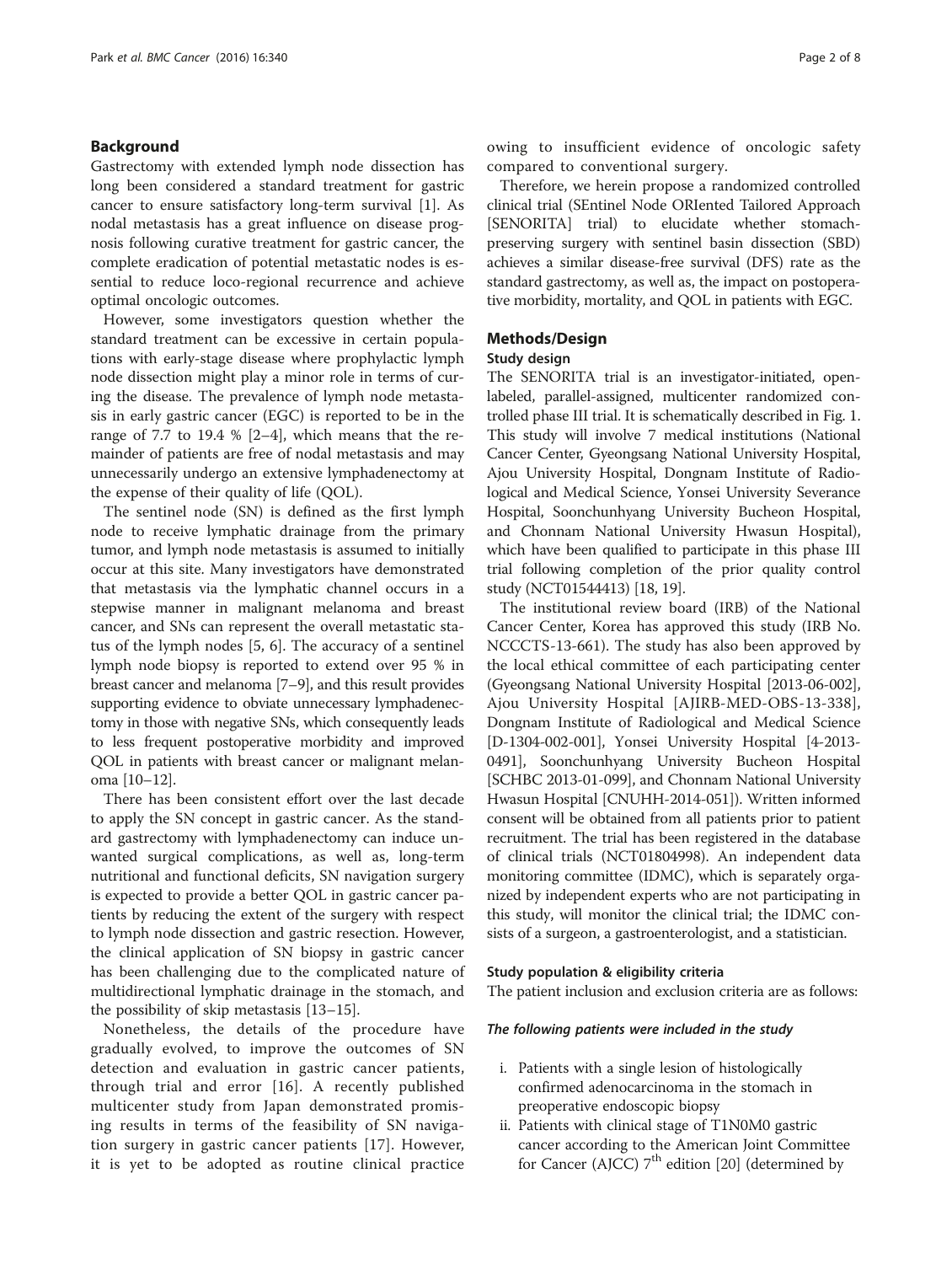<span id="page-2-0"></span>

resection; LSR, laparoscopic segmental resection; DFS, disease-free survival; OS, overall survival)

preoperative endoscopy and computed tomography and/or endoscopic ultrasound)

- iii. Patients with a gastric cancer of less than 3 cm as the longest diameter
- iv. Patients with a gastric cancer at least 2 cm apart from the pylorus or the cardia
- v. Patients who plan to undergo laparoscopic surgery
- vi. Patients aged > 20 and < 80 years
- vii. Patients with an Eastern Cooperative Oncology Group (ECOG) performance status of 0 or 1
- viii. Patients who agree to participate in the clinical study through informed consent

# The following individuals were excluded from the study

- i. Patients with a lesion satisfying the absolute indications of endoscopic resection (<2 cm, mucosal lesion, differentiated type)
- ii. Patients who are not indicated for surgical treatment due to serious cardiovascular or pulmonary disease
- iii. Pregnant women
- iv. Patients with a past history of drug-related anaphylactic reaction, prior upper abdominal

surgery (except for laparoscopic cholecystectomy) or radiation therapy

v. Patients diagnosed with other malignancy within 5 years

# Randomization & allocation

The web-based clinical trial management system (eVelos System; Velos, Inc., Fremont, CA: [http://eresearch.ncc.](http://eresearch.ncc.re.kr/velos/jsp/ereslogin.jsp) [re.kr/velos/jsp/ereslogin.jsp](http://eresearch.ncc.re.kr/velos/jsp/ereslogin.jsp)) at the Clinical Research Coordination Center (CRCC) within the National Cancer Center, Korea, will coordinate the study and handle the data analysis. As soon as written informed consent is obtained from the eligible patient, the patient will be registered in the system and randomly allocated to one of the two surgical groups: laparoscopic SBD with stomach preserving surgery or standard laparoscopic gastrectomy with D1+ or more lymphadenectomy according to the Japanese gastric cancer treatment guidelines [\[1\]](#page-6-0). To reduce potential bias and confounding, participants will be further stratified based on the institution where the procedure is performed, depth of tumor invasion (mucosa vs. submucosa), and size ( $\leq$ 2 cm vs. > 2 cm) of the primary tumor. The random block size permutation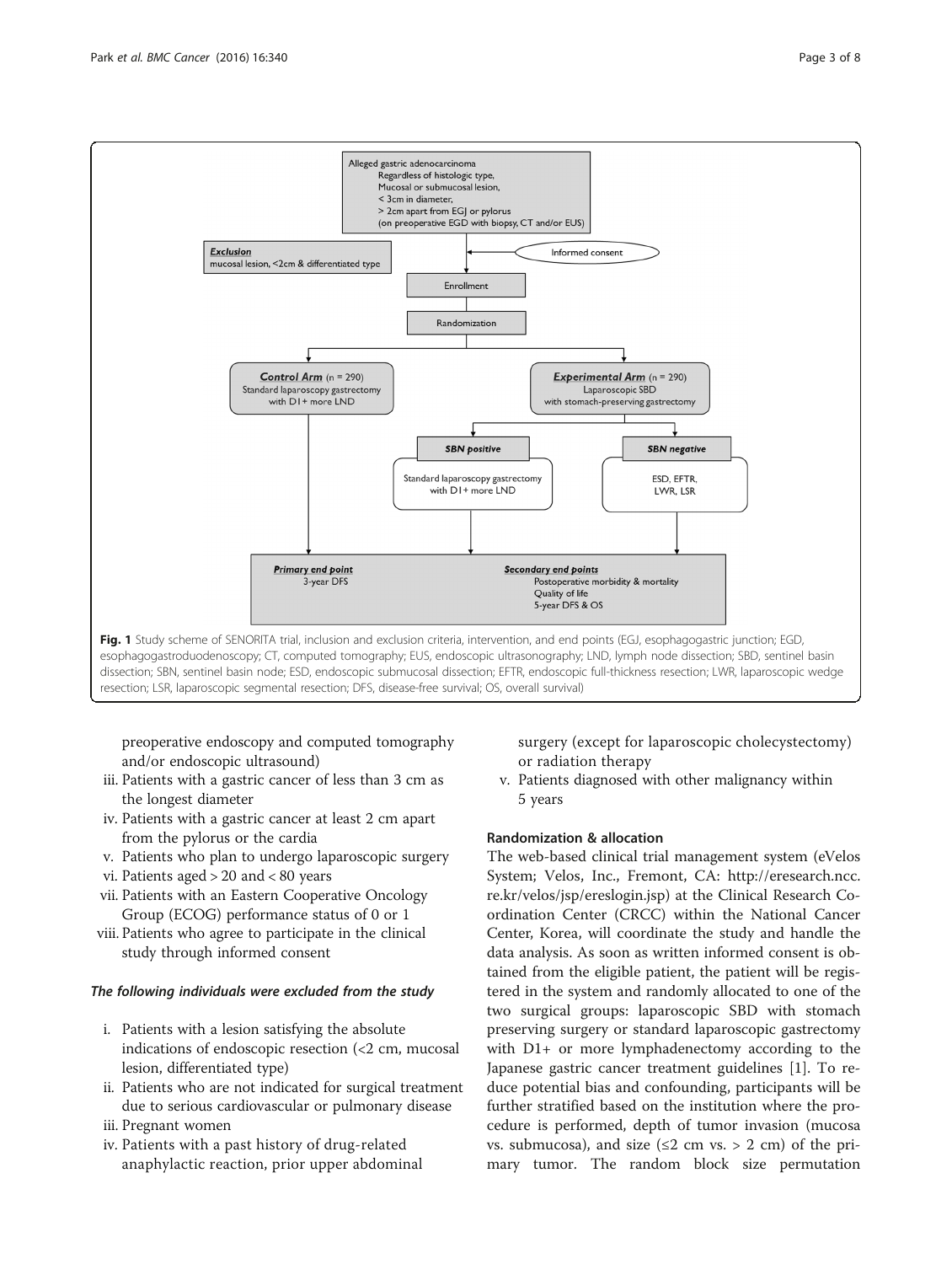method was used to generate the initial randomization sequence, and the randomization task will be centrally coordinated by the CRCC.

All registered patients will undergo a routine preoperative evaluation, including full laboratory tests, electrocardiogram, chest X-ray, pulmonary function test, and assessment for tumor markers.

## Intervention

## Experimental group

Procedures for SBD A detailed description of the SBD procedure is provided in our preceding report on the quality control study for the SENORITA trial [\[19](#page-7-0)]. Briefly, a mixture of indocyanine green (IGC; Diagnogreen®, Daiichi-Sankyo Co., Ltd., Japan; 2 mL, 5 mg) and radiolabeled human serum albumin (Tc99m-HSA; 2 mL, 0.1 mCi/mL) is used as a tracer to detect the SNs. The tracer is uniformly prepared at the reference center and delivered to the participating institutions. A 4-mL volume of the dual tracer is injected into the submucosal layer in 4 quadrants of the primary tumor via an intraoperative endoscopic approach. After 15 min of the endoscopic tracer injection, the sentinel basins containing SNs (green or hot) are carefully dissected and retrieved from the surgical field.

The harvested sentinel basins are then dissected to isolate lymph nodes, whilst in the operating room. All the isolated lymph nodes from the sentinel basins, defined as sentinel basin nodes (SBN), are classified into hot nodes (HN: radioactive nodes), green nodes (GN: stained nodes), both hot and green nodes (HGN), and basin nodes (BN: nodes within the sentinel basins, but neither hot nor green), labeled with the respective lymph node station numbers, and sent to the pathologist for intraoperative frozen section evaluation.

## Intraoperative & postoperative pathologic evaluation

The harvested nodes from the sentinel basins are histologically examined intraoperatively with hematoxylin and eosin (H&E) staining using 1 representative cut plane of a frozen section for lymph nodes less than 4 mm. For nodes thicker than 4 mm, a slice will be made at a 2-mm interval parallel to the long axis so as not to miss macrometastasis. If all the harvested SBNs are tumor-free, stomach-preserving primary tumor

resection is then carried out in accordance with the suggested procedure in the previous publication [\[4\]](#page-6-0). The detailed methods of primary tumor control are shown in Table 1. The resection margins of the specimen containing the primary tumor will be intraoperatively evaluated with frozen section examination as well; and patients with margin involvement will undergo further resection to achieve negative margins, or be converted to the standard surgery depending on the intraoperatively measured tumor size and margin status. However, specimens from the endoscopic resection will be reserved for permanent pathology.

After the surgery, those SBNs proven tumor-free in the intraoperative frozen section examination will be reevaluated. For permanent histologic evaluation, 1 section of the paraffin-embedded SBNs is stained with H&E and cytokeratin immunohistochemistry (IHC). The nodes are further examined with H&E stains for 3 deeper step sections at 200-μm intervals. When the intraoperative report is proven to be a false negative, or the SBNs are found by way of enhanced procedures to have intraoperatively unnoticed macrometastasis in the paraffinembedded sections, the patient will be designated to undergo reoperation with the standard surgery. Conversely, watchful observation will be prescribed for patients with micrometastasis or isolated tumor cells (ITC) only in paraffin-embedded sections.

Meanwhile, in cases where macro- or micrometastasis is detected in the frozen sections during intraoperative pathologic examination, the surgery will be converted immediately to a standard gastrectomy with lymphadenectomy, as suggested in the Japanese gastric cancer treatment guidelines.[[1\]](#page-6-0)

## Control group

The patients allocated to the control group will undergo standard laparoscopic gastrectomy, which includes laparoscopic distal gastrectomy, laparoscopic total gastrectomy, laparoscopic proximal gastrectomy, and laparoscopic pylorus-preserving gastrectomy, with D1+ or more lymphadenectomy [\[1\]](#page-6-0).

#### Postoperative follow-up schedule

All patients enrolled in this trial will be followed up regularly at stated intervals after the surgery. During the follow-up visits, patients will undergo laboratory tests,

Table 1 Recommended methods of primary tumor control in the SENORITA trial

|                       | Mucosa                 |                        | Submucosa              |              |  |  |
|-----------------------|------------------------|------------------------|------------------------|--------------|--|--|
|                       | $≤20$ mm               | $21 - 30$ mm           | $\leq$ 20 mm           | $21 - 30$ mm |  |  |
| Differentiated type   | <b>Exclusion</b>       | ESD or LWR/EFTR or LSR | LWR/EFTR or LSR        | LSR          |  |  |
| Undifferentiated type | ESD or LWR/EFTR or LSR | -SR                    | <b>LWR/FFTR or LSR</b> | l SR         |  |  |

ESD endoscopic submucosal dissection, LWR laparoscopic wedge resection, EFTR endoscopic full-thickness resection, LSR laparoscopic segmental resection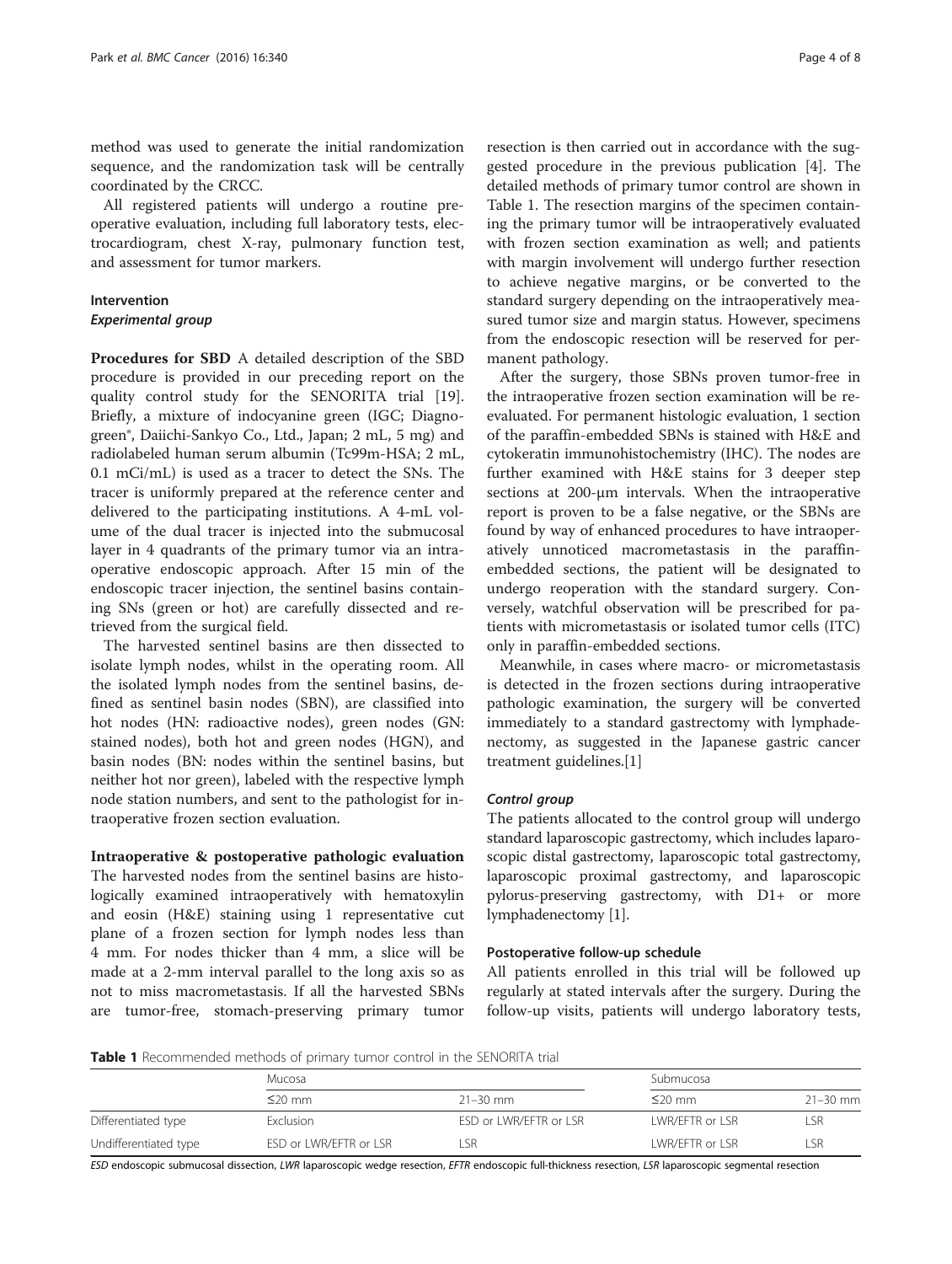endoscopy, abdominal computed tomography, and QOL evaluation as described in Table 2.

#### Outcome measurement

## Primary outcome

The primary endpoint of the SENORITA trial is 3-year DFS of laparoscopic stomach-preserving surgery with SBD compared to that of conventional laparoscopic gastrectomy with lymphadenectomy in gastric cancer patients diagnosed as clinical stage T1N0M0. To assess DFS in this trial, the criteria for the event is as follows: recurrence of the primary tumor at resection margins, metachronous cancer development at the remnant stomach, histologically proven or radiologically apparent recurrence in the peritoneal cavity including intraabdominal lymph nodes, distant metastasis, newly developed malignancy in other organs, and other cause of death.

#### Secondary outcomes

The secondary endpoints of this trial include postoperative morbidity and mortality, QOL, and 5-year DFS and overall survival. Postoperative morbidity and mortality occurring within 30 days after the surgery will be reported and graded according to the modified Clavien-Dindo severity classification [[21\]](#page-7-0).

QOL will be assessed by the validated Korean version of the European Organization for Research and Treatment of Cancer (EORTC) questionnaires. The enrolled patients will be requested to fill out the core questionnaire (QLQ-C30) and the gastric cancer-specific module (QLQ-STO22) annually up to 3 years after the surgery [[22](#page-7-0), [23](#page-7-0)].

The trial will be assessed primarily based on the 3-year DFS. In the likelihood that the number of target events is insufficient for statistical analysis after the 3 years of follow-up, the 5-year DFS and overall survival will be reported as an alternative at the end of the study.

#### Sample size calculation

The primary endpoint of this clinical trial is 3-year DFS of patients with gastric cancer of clinical stage T1N0M0. The required sample size was calculated based on a non-inferiority design assuming 97 % of patients achieve 3-year DFS following standard surgery. The margin of

non-inferiority was 5 % and type 1 error was set at 0.05 with 80 % statistical power. As such, a sample size of 261 in each group with 24 target events is required. After considering a potential dropout rate of 10 % over the follow-up period, the final sample size is estimated as 290 patients in each study group (580 patients in total).

#### Data management

All patient data collected during this clinical trial will be maintained as an electronic case report form (eCRF) in a web-based central platform (eVelos System: Velos, Inc., Fremont, CA) at the CRCC. The management team at the CRCC will review the eCRFs, and queries will be sent out to each investigative site regularly. Data monitoring will also be conducted by way of site visits. The data will be managed and analyzed according to the study protocol.

#### Safety assessment

When a total of 50 patients are enrolled and the allocated surgeries are completed, safety of the experimental intervention or laparoscopic stomach-preserving surgery with SBD, will be evaluated in terms of the occurrence of postoperative complications. Subsequently, the IDMC will evaluate the results of the safety analysis and provide a recommendation as to whether the trial should proceed.

Any serious adverse events (SAEs) will be documented in the medical records, as well as, in the eCRF and reported to the IRB by the responsible investigator, in accordance with the local regulations. SAE is defined as a postoperative complication of Grade III or above based on the Clavien-Dindo classification system [[21\]](#page-7-0), or readmission within one month after the surgery.

#### Interim analysis

When the number of events reaches 12 (50 % of the expected number of events), an interim analysis will be performed to identify any evidence of definite inferiority of the experimental intervention. The IDMC will subsequently evaluate whether the trial should be continued or terminated based on the results of the interim analysis.

Table 2 Summary of the follow-up visit schedule and assessed parameters at each time point

|            | .            |     |     |     |      |        |     |      |      |      |      |      |      |
|------------|--------------|-----|-----|-----|------|--------|-----|------|------|------|------|------|------|
|            | Preoperative | i M | 3 M | 6 M | 12 M | 18 M   | 24Y | 30 M | 36 M | 42 M | 48 M | 54 M | 60 M |
| <b>EGD</b> | $*$          |     |     | $*$ | $*$  | $\ast$ | $*$ | $*$  | $*$  |      |      |      |      |
|            | ⋇            |     |     | $*$ | $*$  | $*$    | $*$ | $*$  | $*$  |      |      |      |      |
| Laboratory | $*$          | $*$ | $*$ | $*$ | $*$  | $*$    | $*$ | $*$  | $*$  | $*$  | $*$  | $*$  |      |
| QOL        | $\ast$       |     |     |     |      |        |     |      |      |      |      |      |      |

EGD esophagogastroduodenoscopy, CT computed tomography, QOL quality of life

\* Evaluation at the designated time point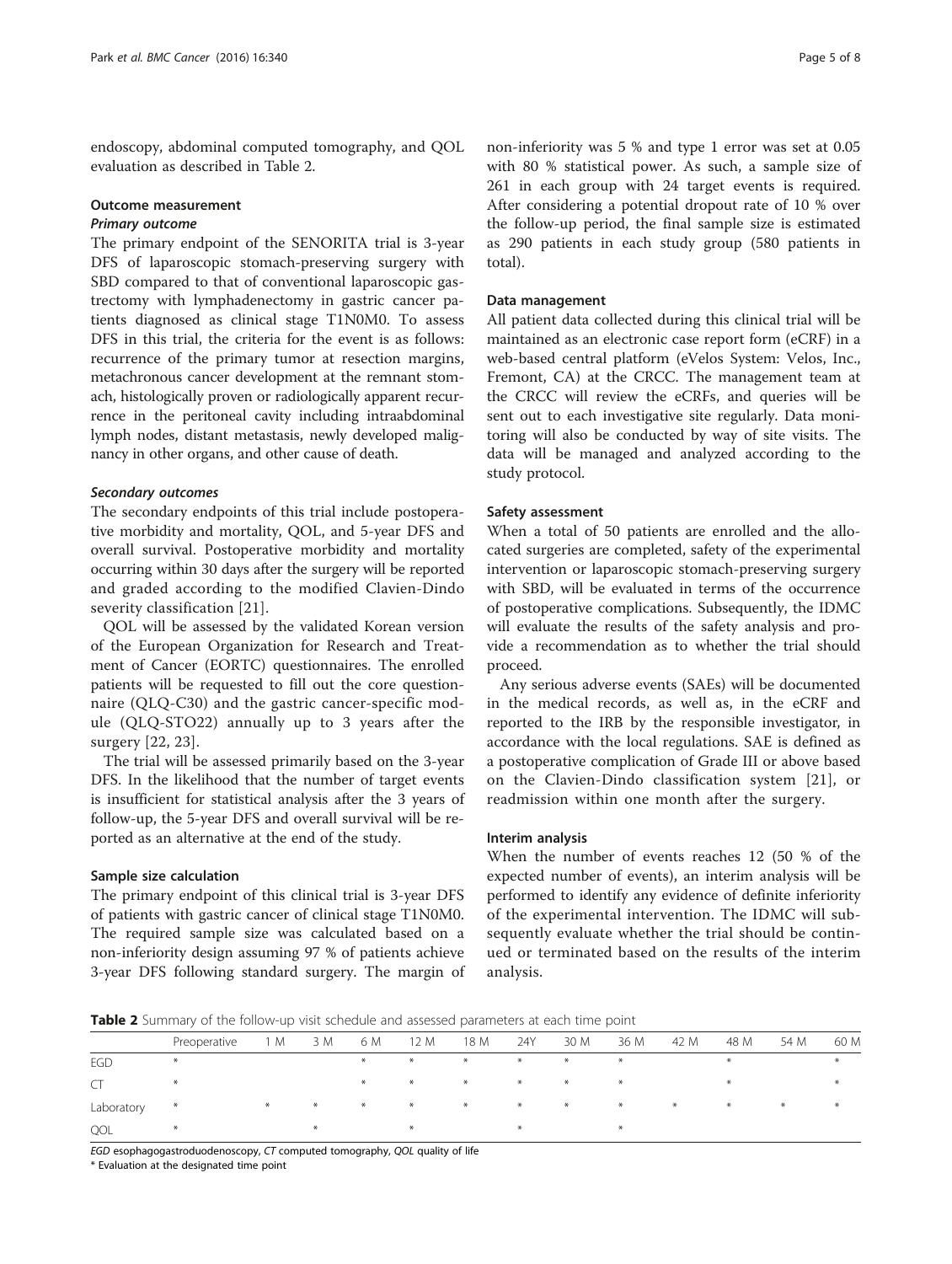#### Statistical analysis

Non-inferiority of the experimental study arm will be claimed if the lower confidence limit of 3-year DFS in the experimental study group exceeds 92 %. For survival analyses, the Cox proportional hazards model will be used. Kaplan-Meier curves will be used for survival curve estimation. Categorical variables will be analyzed by the Pearson's  $\chi^2$  test or Fisher's exact test and continuous variables will be evaluated by the Student's t-test or appropriate non-parametric method as required. The level of statistical significance will be set at 5 %.

#### **Discussion**

In recent years there has been a rapid increase in the detection of early stage gastric cancer in Korea and Japan, and the number of long-term survivors has markedly increased accordingly [[24](#page-7-0)]. In an effort to preserve the patient's post-treatment QOL, minimally invasive procedures, such as laparoscopic surgery, have gained widespread popularity in gastric cancer treatment [\[25](#page-7-0)]. Endoscopic resection, which is regarded as less invasive for preserving physiological gastric function, is one such alternative option for carefully selected patients with EGC and very low risk of lymph node metastasis. However, the range of its application is limited, and an extension of the eligible criteria is still debated because of the possibility of neglecting a metastatic lymph node.

Accurate prediction of lymph node metastasis is mandatory in order to reduce the extent of surgery, without hampering oncologic safety in EGC patients. Presently, however, no modality is capable of making a definite diagnosis of nodal metastasis before surgical resection. Although the technology used for preoperative evaluation, including endoscopy, abdominal CT, and endoscopic ultrasonography has markedly developed so far, it still has limited accuracy for nodal staging in gastric cancer patients. In recent decades, significant effort has also been undertaken to improve biomedical imaging technology for noninvasive detection of microscopic metastases in lymph nodes; this involves multiple imaging modalities including ultrasonography, magnetic resonance images, and positron emission tomography, as well as, novel technologies such as nanotechnology and photoacoustic imaging [[26](#page-7-0)–[28\]](#page-7-0). However, these promising techniques still require further investigation to have an impact in clinical practice. Alternatively, the SN concept, despite some level of invasiveness, is expected to facilitate the avoidance of extensive lymph node dissection, and subsequently to preserve physiologic function in relevant patients with metastatic node-free gastric cancer, as long as it is proven to be feasible and safe.

Many investigators have evaluated the applicability of SN navigation surgery in gastric cancer. The results are inconsistent across studies in terms of the accuracy and sensitivity of SN biopsy for detecting nodal metastasis in gastric cancer; however, most of these studies were conducted with a small population at a single center [[29](#page-7-0)]. Nonetheless, a series of recent studies have reported the feasibility of SN navigation surgery in EGC patients [\[17](#page-7-0), [30](#page-7-0)–[35\]](#page-7-0). Therefore, we herein propose a multicenter randomized clinical trial primarily to elucidate the oncologic safety of SBD with stomach-preserving surgery compared to the standard laparoscopic gastrectomy with lymphadenectomy.

The most challenging aspect of designing a randomized controlled trial involving surgical procedures is that it is difficult to blind the surgeons and patients as to the intervention. Moreover, the ethical concerns with regards to the blinding of patients must also be considered. Therefore, the primary end-point should be a purely objective variable, such as DFS, as in this clinical trial, to minimize potential bias caused by non-blinding. Secondly, the surgical procedure per se is inevitably operator-dependent and can vary among the participating surgeons. As such, it would be challenging to extrapolate the results of a single-institution trial to other centers. A multicenter trial is also associated with biases, such as differences in operative skill and experience, as well as, in perioperative care among participants. The tendency toward such bias would certainly become stronger when the procedure is more complicated and involves investigators from different departments. Therefore, we obtained in-depth advice from experts in the field before the development of this study protocol. We also conducted a quality control study prior to the initiation of this phase III trial to qualify participating institutions [\[19\]](#page-7-0). A detailed step-by-step checklist was provided to investigators participating in the previous quality control study. It was recommended that the checklist be completed for at least 10 patients per surgeon to overcome the learning experience. Repetitive discussion during this quality control study allowed participating investigators to achieve consensus and standardize the specific procedures outlined in this subsequent phase III SENORITA trial protocol.

In conclusion, amid the consistent effort to adopt the SN concept in gastric cancer, the proposed SENORITA trial represents a multicenter randomized controlled trial to elucidate the oncologic safety, as well as, postoperative QOL following laparoscopic SBD with stomachpreserving surgery compared to the standard laparoscopic gastrectomy with lymph node dissection in EGC patients. We believe that this trial would significantly contribute to the evolution of surgical practice in EGC in the future.

## Trial status

A total of enrollment period is presumed to be 4 years and the patients will be followed up for 5 years. The trial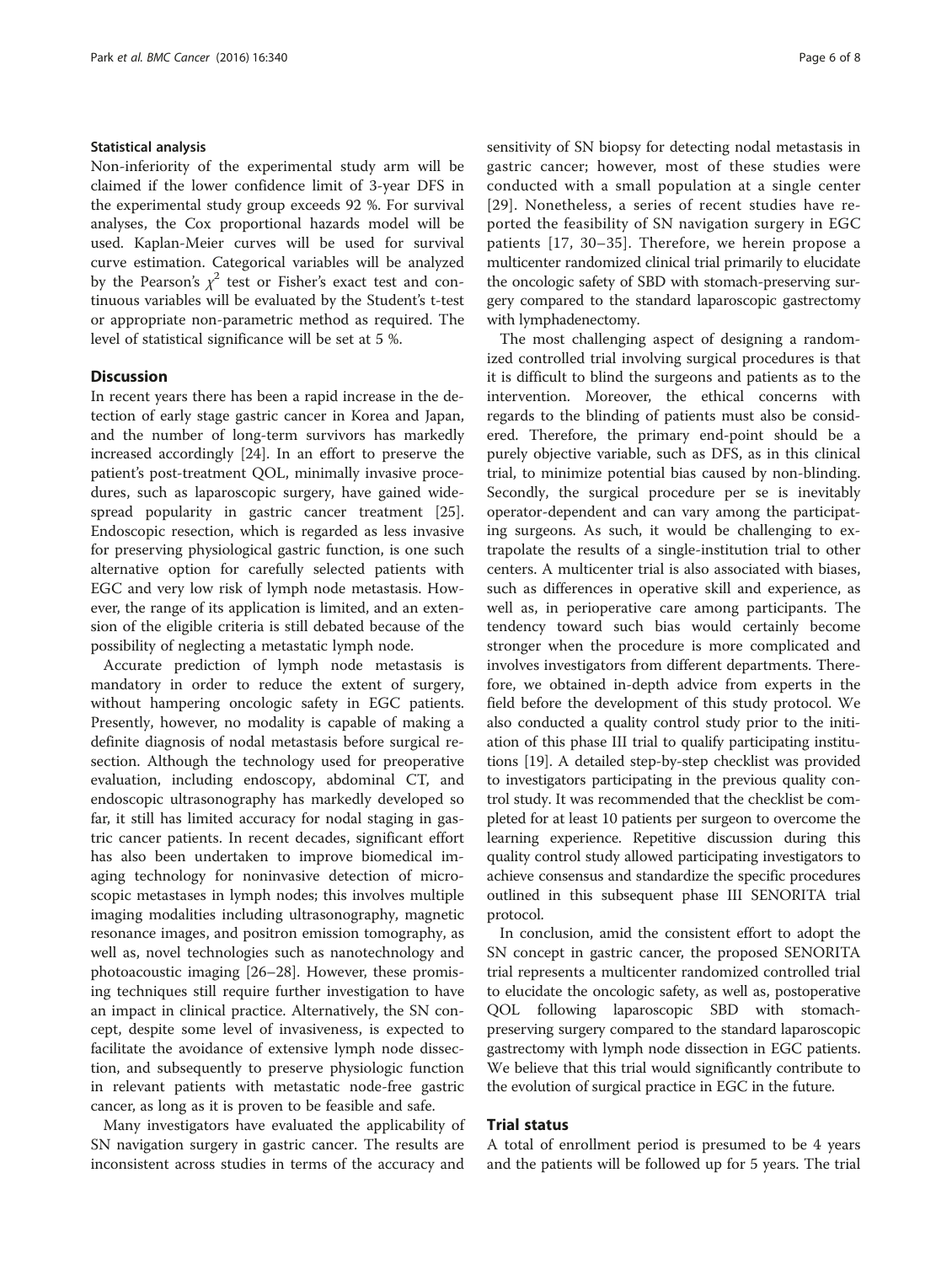## <span id="page-6-0"></span>is open for recruitment since March 2013 and currently recruiting.

#### Abbreviations

AJCC: American Joint Committee for Cancer; BS: basin node; CRCC: clinical research coordination center; DFS: disease-free survival; ECOG: Eastern Cooperative Oncology Group; eCRF: electronic case report form; EGC: early gastric cancer; EORTC: European Organization of Research and Treatment of Cancer; GN: green node; H & E: hematoxylin and eosin; HGN: hot and green node; HN: hot node; ICG: indocyanine green; IDMC: independent data monitoring committee; IHC: immunohistochemistry; IRB: institutional review board; ITC: isolated tumor cell; QOL: quality of life; SAE: serious adverse event; SBD: sentinel basin dissection; SBN: sentinel basin node; SENORITA: sentinel node oriented tailored approach; SN: sentinel node.

#### Acknowledgement

We would like to acknowledge all endoscopists and pathologists from all the participating institutions for their contribution in this ongoing clinical trial.

#### Funding

This research was supported by the National Cancer Center, Republic of Korea (Grant No. 1410140–2). The funding body was not involved in the design of the study, is not responsible for its data collection, analysis, and interpretation. It was not involved in preparing the manuscript.

#### Availability of data and material

Currently not applicable. The datasets of this study will be available in the web-based clinical trial management system (eVelos System; Velos, Inc., Fremont, CA: [http://eresearch.ncc.re.kr/velos/jsp/ereslogin.jsp\)](http://eresearch.ncc.re.kr/velos/jsp/ereslogin.jsp) at the Clinical Research Coordination Center (CRCC) within the National Cancer Center, Korea at the end of the study.

#### Authors' contributions

PJY and KY-W wrote the manuscript and equally contributed to the paper; RKW is the grant holder, formulated the study concept and initiated the study; NB-H provided statistical counseling in clinical trial design, and performed the primary statistical analysis; PJY, KY-W, RKW, NB-H, LYJ, JSH, PJ-H, HH, HS-U, MJS, AJY, HWJ, CGS, JGA, JO, PYK, JMR, YHM, and EBW participated in designing and conducting the study; All authors have read, critically reviewed and approved the final manuscript for publication.

#### Authors' information

SEntinel Node ORIented Tailored Approach (SENORITA) Study Group Ji Yeon Park: Department of Surgery, National Cancer Center, Goyang, Korea Young-Woo Kim, Byung-Ho Nam: Department of Cancer Control and Policy, Graduate School of Cancer Science and Policy, National Cancer Center, Goyang, Republic of Korea

Keun Won Ryu, Hong Man Yoon, Bang Wool Eom: Gastric Cancer Branch, National Cancer Center, Goyang, Korea

Young Joon Lee, Sang Ho Jeong, Ji-Ho Park: Department of Surgery, Gyeongsang National University, Jinju, Korea

Hoon Hur, Sang-Uk Han: Department of Surgery, Ajou University School of Medizcine, Suwon, Korea

Jae Seok Min: Department of Surgery, Dongnam Institute of Radiological and Medical Science, Busan, Korea

Ji Yeong An, Woo Jin Hyung: Department of Surgery, Yonsei University School of Medicine, Seoul, Korea

Gyu Seok Cho, Gui Ae Jeong: Department of Surgery, Soonchunhyang University College of Medicine, Bucheon, Korea

Oh Jeong, Young Kyu Park, Mi Ran Jung: Department of Surgery, Chonnam National University Hwasun Hospital, Hwasun, Korea

#### Competing interests

Drs. Park JY, Kim Y-W, Ryu KW, Nam B-H, Lee YJ, Jeong SH, Park J-H, Han S-U, Min JS, An JY, Cho GS, Jeong GA, Jeong O, Park YK, Jung MR, Yoon HM, and Eon BW have no financial interests to disclose. Dr. Hur H is receiving research funds from Dong-A SCIO Holding, Hanmi Pharma. Co., and Daewoong Pharm. Co., and Dr. Hyung WJ reported to have a paid advisory role for Ethicon.

#### Consent for publication

Not applicable.

#### Ethics approval and consent to participate

The institutional review board (IRB) of the National Cancer Center, Korea has approved this study (IRB No. NCCCTS-13-661). The study has also been approved by the local ethical committee of each participating center (Gyeongsang National University Hospital [2013-06-002], Ajou University Hospital [AJIRB-MED-OBS-13-338], Dongnam Institute of Radiological and Medical Science [D-1304-002-001], Yonsei University Hospital [4-2013-0491], Soonchunhyang University Bucheon Hospital [SCHBC 2013-01-099], and Chonnam National University Hwasun Hospital [CNUHH-2014-051]). Written informed consent will be obtained from all patients prior to patient recruitment.

#### Author details

<sup>1</sup>Department of Surgery, National Cancer Center, Goyang, Republic of Korea <sup>2</sup> Department of Cancer Control and Policy, Graduate School of Cancer Science and Policy, National Cancer Center, 323 Ilsan-ro, Ilsandong-gu, Goyang, Gyeonggi-do 10408, Republic of Korea. <sup>3</sup>Center for Gastric Cancer National Cancer Center, Goyang, Republic of Korea. <sup>4</sup>Department of Surgery Gyeongsang National University, Jinju, Korea. <sup>5</sup>Department of Surgery, Ajou University School of Medicine, Suwon, Korea. <sup>6</sup>Department of Surgery, Dongnam Institute of Radiological and Medical Science, Busan, Korea. 7 Department of Surgery, Yonsei University School of Medicine, Seoul, Korea. 8 Department of Surgery, Soonchunhyang University College of Medicine, Bucheon, Korea. <sup>9</sup>Department of Surgery, Chonnam National University Hwasun Hospital, Hwasun, Korea. 10Department of Surgery, Kyungpook National University Medical Center, Daegu, Korea. <sup>11</sup> Department of Surgery, Samsung Medical Center, Sungkyunkwan University School of Medicine, Seoul, Korea.

#### Received: 3 November 2015 Accepted: 4 May 2016 Published online: 31 May 2016

#### References

- 1. Japanese gastric cancer treatment guidelines 2010 (ver. 3). Gastric Cancer 2011, 14(2):113–123
- 2. Hirasawa T, Gotoda T, Miyata S, Kato Y, Shimoda T, Taniguchi H, Fujisaki J, Sano T, Yamaguchi T. Incidence of lymph node metastasis and the feasibility of endoscopic resection for undifferentiated-type early gastric cancer. Gastric Cancer. 2009;12(3):148–52.
- 3. An JY, Baik YH, Choi MG, Noh JH, Sohn TS, Kim S. Predictive factors for lymph node metastasis in early gastric cancer with submucosal invasion: analysis of a single institutional experience. Ann Surg. 2007;246(5):749–53.
- 4. Park JY, Ryu KW, Eom BW, Yoon HM, Kim SJ, Cho SJ, Lee JY, Kim CG, Kook MC, Choi IJ, et al. Proposal of the surgical options for primary tumor control during sentinel node navigation surgery based on the discrepancy between preoperative and postoperative early gastric cancer diagnoses. Ann Surg Oncol. 2014;21(4):1123–9.
- 5. Morton DL, Wen DR, Wong JH, Economou JS, Cagle LA, Storm FK, Foshag LJ, Cochran AJ. Technical details of intraoperative lymphatic mapping for early stage melanoma. Arch Surg. 1992;127(4):392–9.
- Reintgen D, Cruse CW, Wells K, Berman C, Fenske N, Glass F, Schroer K, Heller R, Ross M, Lyman G, et al. The orderly progression of melanoma nodal metastases. Ann Surg. 1994;220(6):759–67.
- 7. Mabry H, Giuliano AE. Sentinel node mapping for breast cancer: progress to date and prospects for the future. Surg Oncol Clin N Am. 2007;16(1):55–70.
- Straver ME, Meijnen P, van Tienhoven G, van de Velde CJ, Mansel RE, Bogaerts J, Duez N, Cataliotti L, Klinkenbijl JH, Westenberg HA, et al. Sentinel node identification rate and nodal involvement in the EORTC 10981–22023 AMAROS trial. Ann Surg Oncol. 2010;17(7):1854–61.
- 9. Valsecchi ME, Silbermins D, de Rosa N, Wong SL, Lyman GH. Lymphatic mapping and sentinel lymph node biopsy in patients with melanoma: a meta-analysis. J Clin Oncol. 2011;29(11):1479–87.
- 10. Veronesi U, Paganelli G, Viale G, Luini A, Zurrida S, Galimberti V, Intra M, Veronesi P, Robertson C, Maisonneuve P, et al. A randomized comparison of sentinel-node biopsy with routine axillary dissection in breast cancer. N Engl J Med. 2003;349(6):546–53.
- 11. Mansel RE, Fallowfield L, Kissin M, Goyal A, Newcombe RG, Dixon JM, Yiangou C, Horgan K, Bundred N, Monypenny I, et al. Randomized multicenter trial of sentinel node biopsy versus standard axillary